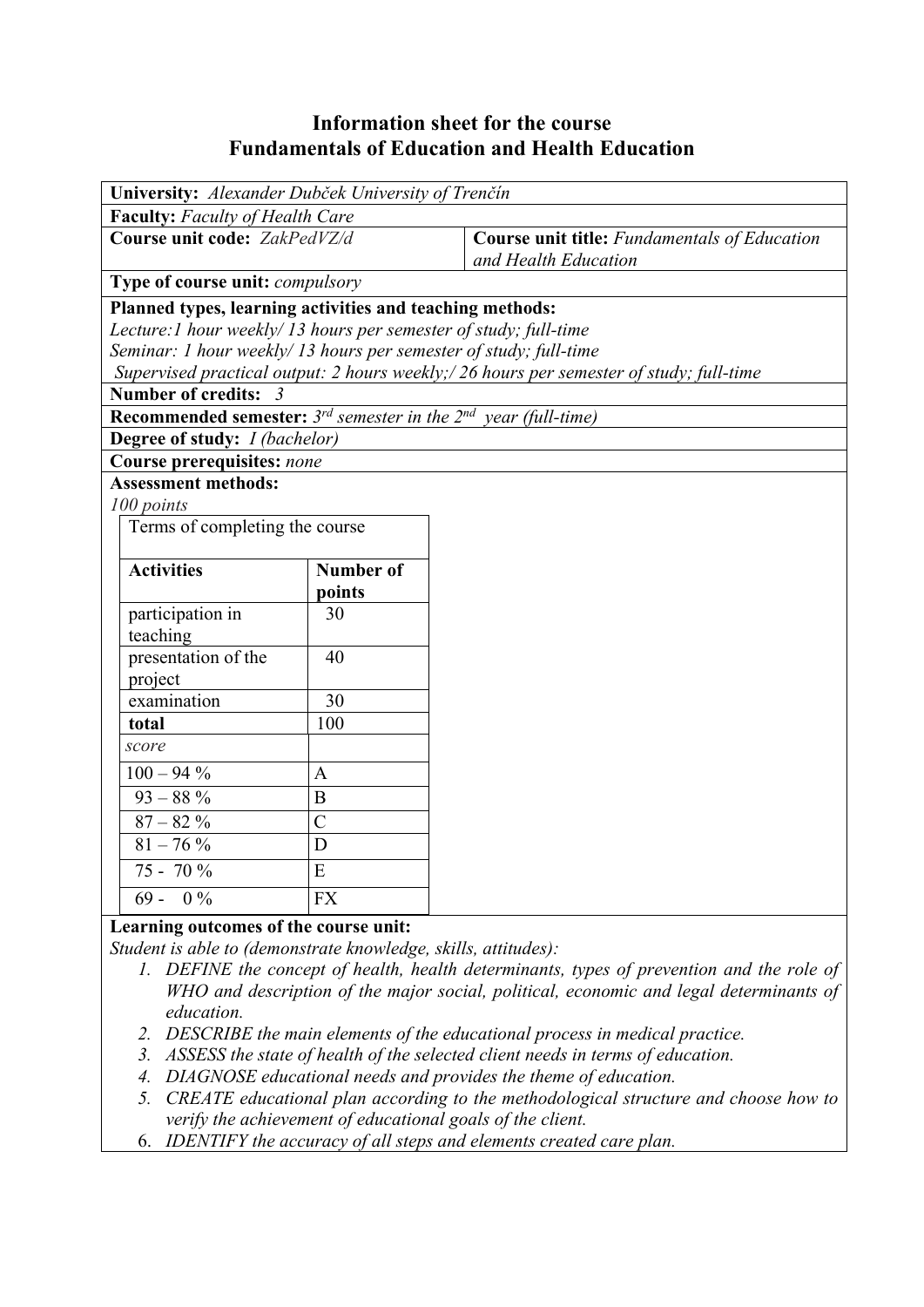### **Course contents:**

### **Lectures:**

- *1. Introduction to the content of subject. Basic informative and thematic concepts -Health, health education, health education, programs and projects.*
- *2. World Health Organisation and its role.*
- *3. Health and health education. The philosophy of health and health education. Health education - characteristics, specifications, goals, methods, forms and means.*
- *4. Programs and health education projects implemented in Slovakia now.*
- *5. Health policy documents the basic political documents of the EU (Maastricht Treaty, the Treaty of Amsterdam, Health 21).*
- *6. Healthy lifestyle.*
- *7. Public health a historical perspective.*
- *8. Health consulting.*
- *9. Basic pedagogical concepts.*
- *10. Didactics.*
- *11. Education.*
- *12. Health education.*

### **Seminars:** *students education plan presentation*

- *1. Programmes and projects health education Adult.*
- *2. Programmes and projects health education for adolescents.*
- *3. Programmes and projects health education for children.*
- *4. National Health Promotion Programme and its implementation.*
- *5. Healthy Lifestyle (water, air)*
- *6. Healthy lifestyle (sun and energy)*
- *7. Healthy lifestyle (nutrition)*
- *8. Healthy Lifestyle (addictive substances)*
- *9. Alternative elements in lifestyle*
- *10. Assessment lifestyle*
- *11. The quality of life of people with chronic diseases*
- 12. *Summary of practical steps in health education.*

## **Recommended of required reading:**

- *1. BAŠKOVÁ, M. et al.: Výchova k zdraviu. Martin : Osveta, 2009. 228 s. ISBN 9788080633202.*
- *2. FARKAŠOVÁ, D.: Ošetrovateľstvo teória. 2.vyd. Martin : Osveta, 2005. 496 s. ISBN 80- 8063-182-4.*
- *3. KOZIEROVÁ, B. ERBOVÁ, G. OLIVIEROVÁ, R.: Ošetrovateľstvo 1, 2. Martin : Osveta, 1995. 1474 s. ISBN 80-217-0528-0.*
- *4. HANZLÍKOVÁ, A. et al.: Komunitné ošetrovateľstvo. 1.vyd. Martin : Osveta, 2004. 279 s. ISBN 80-8063-155-7.*
- *5. HEGYI,L. TAKÁČOVÁ,Z. BRUKKEROVÁ,D.: Výchova ku zdraviu a podpora zdravia. Bratislava : SZU, 2004. 149 s. ISBN 80-89171-20-6.*
- *6. LEMON I. učebný materiál pre ošetrovateľstvo, Kniha 1.1. Bratislava : SKSZP, 1997. ISBN 80-967818-0-4.*
- *7. Národný program podpory zdravia. Bratislava : NCPZ, 2002.*
- *8. ZÁVODNÁ,V.: Pedagogika v ošetrovateľstve. Martin :Osveta, 2002. 96 s. ISBN 80-8063- 108-5.*
- *9. BUKOVSKÝ, I.: Kniha o zdravom životnom štýle. 2. vyd. Martin : Osveta, 1996. 447 s. ISBN 80-88719-50-X.*
- *10. HANZLÍKOVÁ, A.: Úloha ošetrovateľstva v ochrane komunitného zdravia 2. Bratislava : UK, 2002. 126 s. ISBN 80-223-1534-6.*